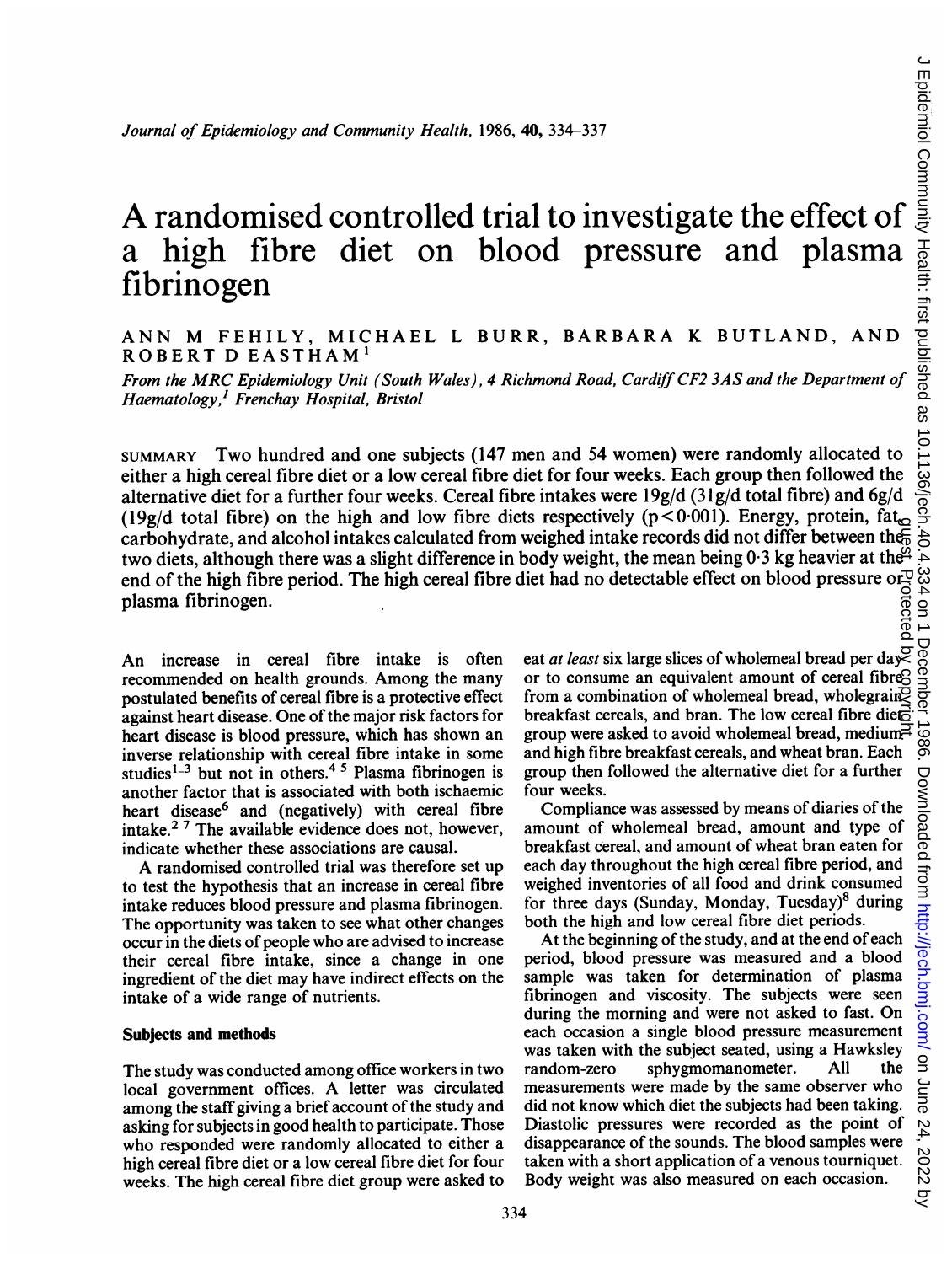Plasma fibrinogen was measured by the chemical method of Thorp et  $a<sup>p</sup>$  using EDTA plasma. Plasma viscosity was determined using a Coulter viscometer as described by Harkness.<sup>10</sup>

The statistical methods were those described by Hills and Armitage.<sup>11</sup> The first stage was to test whether there was an interaction between diet and period, that is, if the effect of the high fibre diet was different in the two periods. In this situation only the data from the first period could be used to estimate the effect of the high fibre diet. The effect of the high fibre diet was estimated after allowing for the order of administration of the diets.

#### **Results**

Two hundred and eleven office workers volunteered to take part, of whom <sup>201</sup> (147 men and 54 women) completed the study. Their ages ranged from 18 to 65 years, the mean being 36 years for the men and 41 years for the women. Only three subjects (2 men and <sup>1</sup> woman) took medication acting on the cardiovascular system, and in each case the same medication was taken throughout the whole course of the subject's time in the trial. Sixteen other subjects (10 men and 6 women) were receiving regular medication unrelated to the cardiovascular systems.

Ninety seven subjects (66 men and <sup>31</sup> women) took the high cereal fibre diet first and 104 (81 men and 23 women) took the high cereal fibre diet second. The mean age of both groups was 37 years.

The diaries of bread and cereal consumption recorded throughout the high fibre diet period confirmed that, with only a few exceptions, subjects did manage to consume the amount of cereal fibre advised. In addition, 193 subjects completed the three day weighed inventories for both periods (96% of the sample). There was no interaction between diet and period for any nutrient. An effect of order of administration was found for energy, fat, and carbohydrate, intakes being lower during the second

period than during the first period. There was no effect of order of administration for cereal fibre, total fibre, protein or alcohol intake. Mean nutrient intakes on the high and low cereal fibre diets are shown in table 1. The mean differences given in the table have been adjusted to take order of administration into account. On the high cereal fibre diet, cereal fibre intake trebled, whereas fruit and vegetable fibre intake was unchanged. Mean cereal fibre intake was 19g/d during the high fibre period, compared with 6g/d during the low fibre period. Total fibre intakes were 31g/d and 19g/d respectively. Differences in intakes of energy, protein, fat, carbohydrate, and alcohol were small and not statistically significant.

Initial systolic blood pressures ranged from 97 to <sup>185</sup> mmHg, being <sup>160</sup> mmHg or more in three men and two women. Initial diastolic pressures ranged from <sup>58</sup> to <sup>109</sup> mmHg, being <sup>100</sup> mmHg or more in five men and one woman. Blood pressure increased with age, as expected, in both men and women. Blood pressure, plasma fibrinogen, viscosity, and body weight measurements are shown by time period in table 2. Initial concentrations of fibrinogen and viscosity were similar in the two groups, although both body weight and blood pressure tended to be lower in the group who took the high fibre diet first. This suggests that the randomisation may not have been entirely successful in producing two similar groups. There was a greater proportion of women in the group taking the high fibre diet first (32%, compared with 22% in the group taking the high fibre diet second), and this may explain the lower mean blood pressure and body weight of this group. There was a fall in blood pressure between the initial measurement and that at the end of the first diet period in both groups (table 2). This may have been due to anxiety caused by unfamiliarity with the procedure when the initial

Table 2 Mean (SD) blood pressure, plasma fibrinogen, viscosity, and body weight by time period

| Table 1 Mean daily nutrient intakes on the high and low |  |  |  |  |  |
|---------------------------------------------------------|--|--|--|--|--|
| cereal fibre diets                                      |  |  |  |  |  |

|                    | High fibre | Low fibre | <b>Difference</b><br>(high-low fibre)† |                      | Mean<br>difference |  |
|--------------------|------------|-----------|----------------------------------------|----------------------|--------------------|--|
| <b>Nutrient</b>    | diet       | diet      | Mean                                   | (SE)                 | (%)                |  |
| Energy (kcal)      | 2245       | 2279      | $-32$                                  | (49)                 | - 1                |  |
| Protein (g)        | $84 - 1$   | 80.9      | $3-3$                                  | $(2-4)$              | $+4$               |  |
| $_{\text{Fat}}(g)$ | $92 - 1$   | $97-4$    | $-5.2$                                 | (28)                 | -5                 |  |
| Carbohydrate (g)   | $265 - 5$  | $261-3$   | $4 - 4$                                | (6.2)                | $+2$               |  |
| Cereal fibre (g)   | $19-1$     | 6.5       | $12 - 6$                               | $0.5$ <sup>***</sup> | $+196$             |  |
| Total fibre (g)    | $30-6$     | 18.5      | $12-0$                                 | $(0.6)***$           | $+65$              |  |
| Alcohol (g)        | 11.5       | $13-6$    | $-2.0$                                 | $1-2$                | $-15$              |  |

Mean differences adjusted to take order of administration into account \*\*\*  $p < 0.001$ 

| Variable/group      | <b>Before trial</b> | End of first<br>period | End of second<br>period |  |
|---------------------|---------------------|------------------------|-------------------------|--|
| Systolic BP (mmHg)  |                     |                        |                         |  |
| High fibre first    | 1304                | $125 - 1$              | 125-7                   |  |
|                     | (14.0)              | (13.3)                 | $(13-8)$                |  |
| Low fibre first     | 133-7               | $130-3$                | $130-0$                 |  |
|                     | $(15-7)$            | (14.6)                 | (15.6)                  |  |
| Diastolic BP (mmHg) |                     |                        |                         |  |
| High fibre first    | 79.2                | 75-4                   | 74.9                    |  |
|                     | (9.9)               | $(10-9)$               | $(10-8)$                |  |
| Low fibre first     | $80-3$              | 78-4                   | 78.2                    |  |
|                     | $(10-3)$            | $(11-4)$               | (10.7)                  |  |
| Fibrinogen $(g/I)$  |                     |                        |                         |  |
| High fibre first    | 3.34                | 3.30                   | 3.27                    |  |
|                     | (0.66)              | (0.66)                 | (0.70)                  |  |
| Low fibre first     | (0.83)              | (0.85)                 | 3.33                    |  |
|                     | 3 3 0               | 3.37                   | (0.83)                  |  |
| Viscosity (cp)      |                     |                        |                         |  |
| High fibre first    | 1.66                | 164                    | $1-63$                  |  |
|                     | (0.09)              | (0.08)                 | (0.08)                  |  |
| Low fibre first     | 1.67                | 1.65                   | 1.65                    |  |
|                     | (0.07)              | (0.08)                 | (0.08)                  |  |
| Body weight (kg)    |                     |                        |                         |  |
| High fibre first    | 71-8                | 71.9                   | 71.5                    |  |
|                     | $(12-3)$            | (12.5)                 | (12.0)                  |  |
| Low fibre first     | $73 - 2$            | 72.9                   | $73-1$                  |  |
|                     | $(11-6)$            | $(11-6)$               | (11.7)                  |  |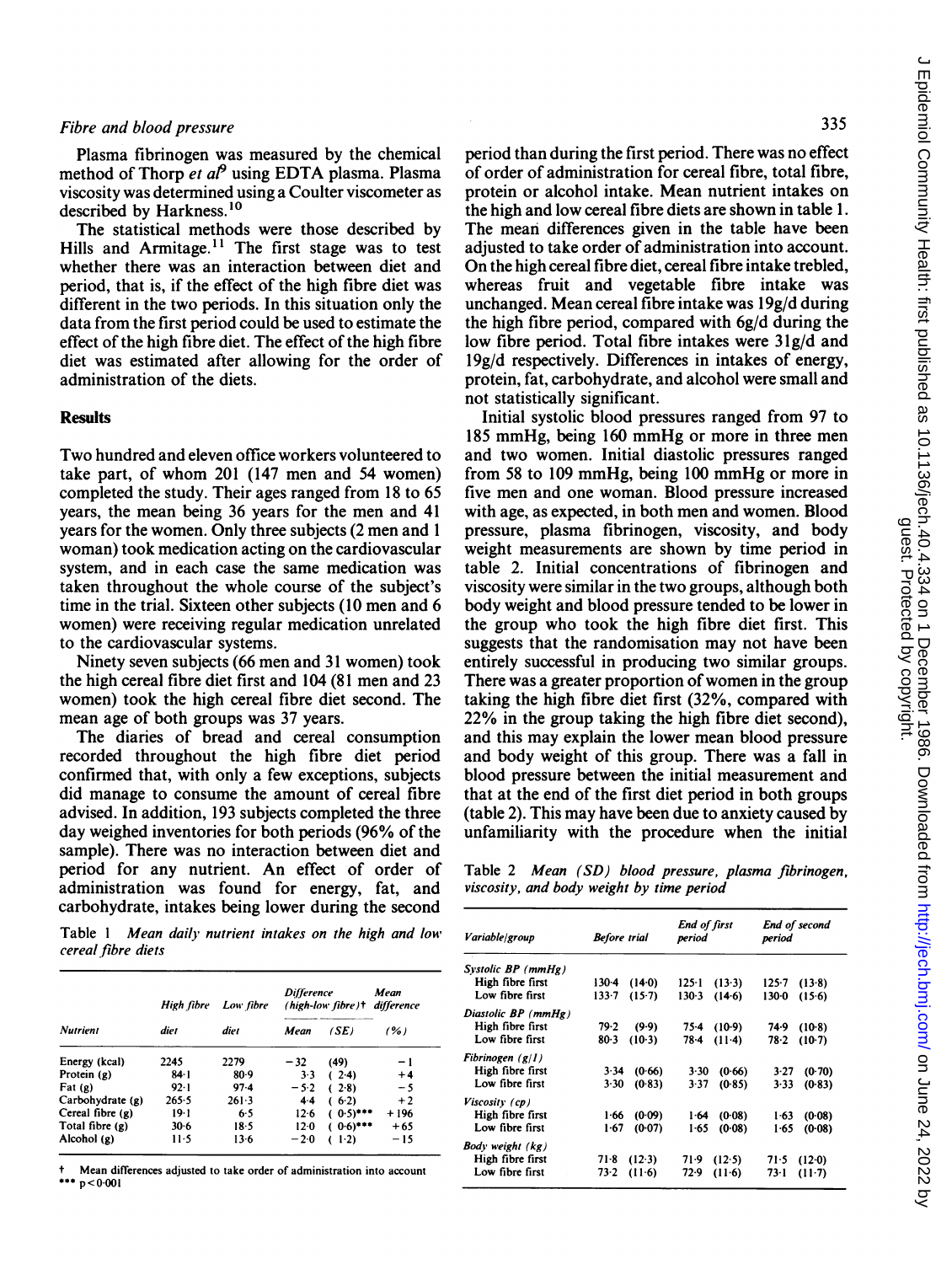measurement was made. There was no further change between the first and second diet periods.

There was no diet period interaction for plasma fibrinogen, viscosity or body weight. For both systolic and diastolic blood pressure the formal test for an interaction was statistically significant at the 5% level. However, if the randomisation was not entirely successful in producing two similar groups, this would have been transmitted to the interaction effect. Inspection of the pre-trial baseline values suggested that this was the case and therefore further analyses assumed that there were no genuine diet period interactions.

There was no effect of order of administration for plasma fibrinogen, viscosity, blood pressure or body weight. Mean values on both the high and low cereal fibre diets are shown in table 3. Differences were very small. Mean body weight was <sup>0</sup>'3 kg heavier on the high cereal fibre diet than on the low cereal fibre diet  $(p < 0.05)$ . There was no difference in blood pressure, plasma fibrinogen or viscosity.

### **Discussion**

The current epidemic of ischaemic heart disease has been attributed to many different factors. One hypothesis which has gained wide acceptance is that it is due in part to a decline in cereal fibre intake. This belief was based on geographical and historical evidence'2 and obtained some support from a prospective study of London busmen and bank clerks.4 If this hypothesis was correct, cereal fibre may influence one or more of the physiological variates known to be associated (positively or negatively) with ischaemic heart disease.

There have been some reports of an inverse relationship between cereal fibre intake and blood pressure. Wright et  $al<sup>1</sup>$  found that changes in cereal fibre intake were accompanied by changes (in the opposite direction) in blood pressure. A fall in diastolic pressure occurred when 32 hypertensives

Table <sup>3</sup> Mean blood pressure, plasma fibrinogen, viscosity, and body weight on the high and low cereal fibre diets

| Variable                           | High cereal<br>fibre diet | Low cereal<br>fibre diet | Mean difference<br>(high-low fibre)t | (SE)       |  |
|------------------------------------|---------------------------|--------------------------|--------------------------------------|------------|--|
| Systolic blood<br>pressure (mmHg)  | $127 - 7$                 | $128 - 1$                | $-0.4$                               | (0.67)     |  |
| Diastolic blood<br>pressure (mmHg) | 76.9                      | 76-8                     | $+0.2$                               | (0.61)     |  |
| Fibrinogen (g/l)                   | 3.32                      | 3.33                     | 0.00                                 | (0.06)     |  |
| Viscosity (cp)                     | 1.64                      | 1.64                     | 0.00                                 | (0.01)     |  |
| Body weight (kg)                   | 72.5                      | 72.2                     | $+0.29$                              | $(0.11)^*$ |  |

tMean differences adjusted to take order of administration into account \*p<0 05

took <sup>a</sup> diet low in sodium and high in fibre.'3 A nutritional survey by Fehily et  $a l^2$  found some evidence for an inverse relationship between cereal fibre and blood pressure; this did not, however, quite achieve statistical significance. An inverse relationship was also found by Burr et al.<sup>3</sup>

None of these studies was a randomised controlled trial, and it is possible that the relationships reported were non-causal. Some studies<sup>45</sup> have failed to confirm this association. In a controlled trial of various dietary modifications, Brussard et  $al^{14}$  found no effect on blood pressure consequent upon a rise in cereal fibre intake. But the numbers were small-only 16 subjects received the bran supplements-so that only a very large effect could have been discovered.

In the present study a high intake of cereal fibre had no detectable effect on blood pressure. Various alternative explanations must of course be considered. Firstly, it may be suggested that blood pressure fluctuates to such an extent that a single reading on each of two occasions provides insufficient evidence<sup>C</sup> for a change to be detected. On the other hand the  $\mathbb B$ associations that formed the basis of this trial were detected in studies<sup>2</sup><sup>3</sup> in which single readings of blood  $\frac{1}{0}$ pressure had been taken. Furthermore, the size of this  $\vec{\sigma}$ trial would have detected <sup>a</sup> difference of 1-9 mmHg with a power of 80%; a greater number of measurements per subject would have increased the sensitivity of the trial, but differences of less than  $1.98$ mmHg are unlikely to be clinically important. Secondly, perhaps a period of four weeks was tood short a time for an effect to emerge, although in the.<sup>7</sup> study by Wright et  $al<sup>1</sup>$  this was apparently long enough. Thirdly, a larger intake of fibre may produce an effect, although the amounts tested in this trial are comparable to those that were reported in the studies which suggested that an association existed. Fourthly, an effect may occur only in hypertensive patients or other special groups under-represented in our rather selected group of subjects; but again negative associations between cereal fibre and blood pressure have been reported in non-hypertensive subjects.<sup>13</sup> Fifthly, the subjects may not have eaten as much fibre as they claimed, or they may have failed to abstain from it during the "low fibre" period. We have no objective means of ascertaining their truthfulness in completing the fibre diaries and weighed inventories, but they were all conscientious volunteers and ten who were unable to comply reported their difficulties and left the trial. guest. Protected by copyright.

A number of studies have reported <sup>a</sup> positive association between blood pressure and body mass index.2 <sup>15</sup> <sup>16</sup> In the present study, mean body weight was slightly heavier at the end of the high fibre period than at the end of the low fibre period. However, the difference between the two periods was very small  $(0.3)$